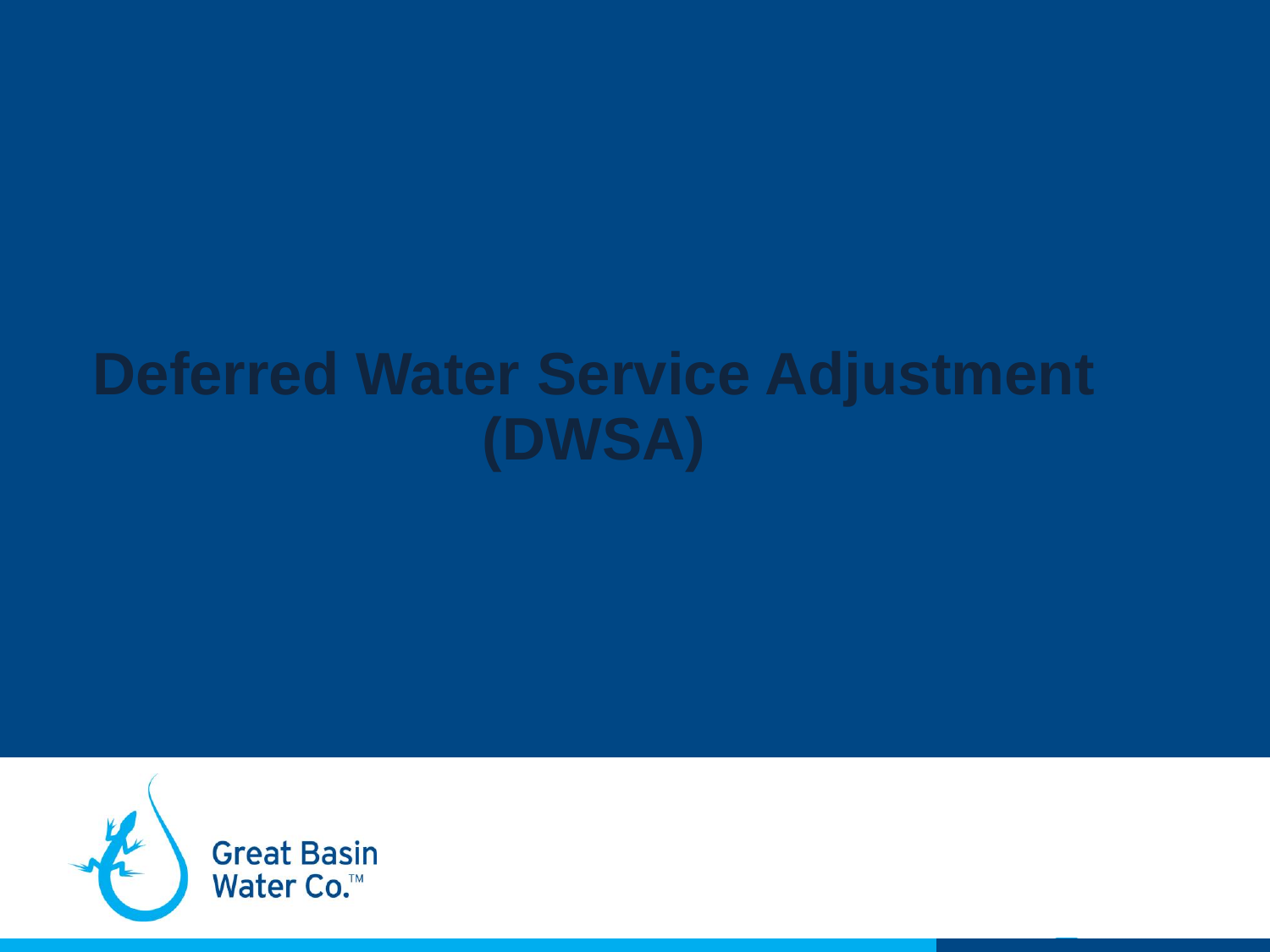#### Assembly Bill 436 authorizes GBWC to implement a new method of cost recovery

Insures that the revenues received by GBWC will be sufficient to pay the costs of providing a safe and reliable supply of drinking water to your taps in a cost-efficient manner.



Protects both the utility and our customers!



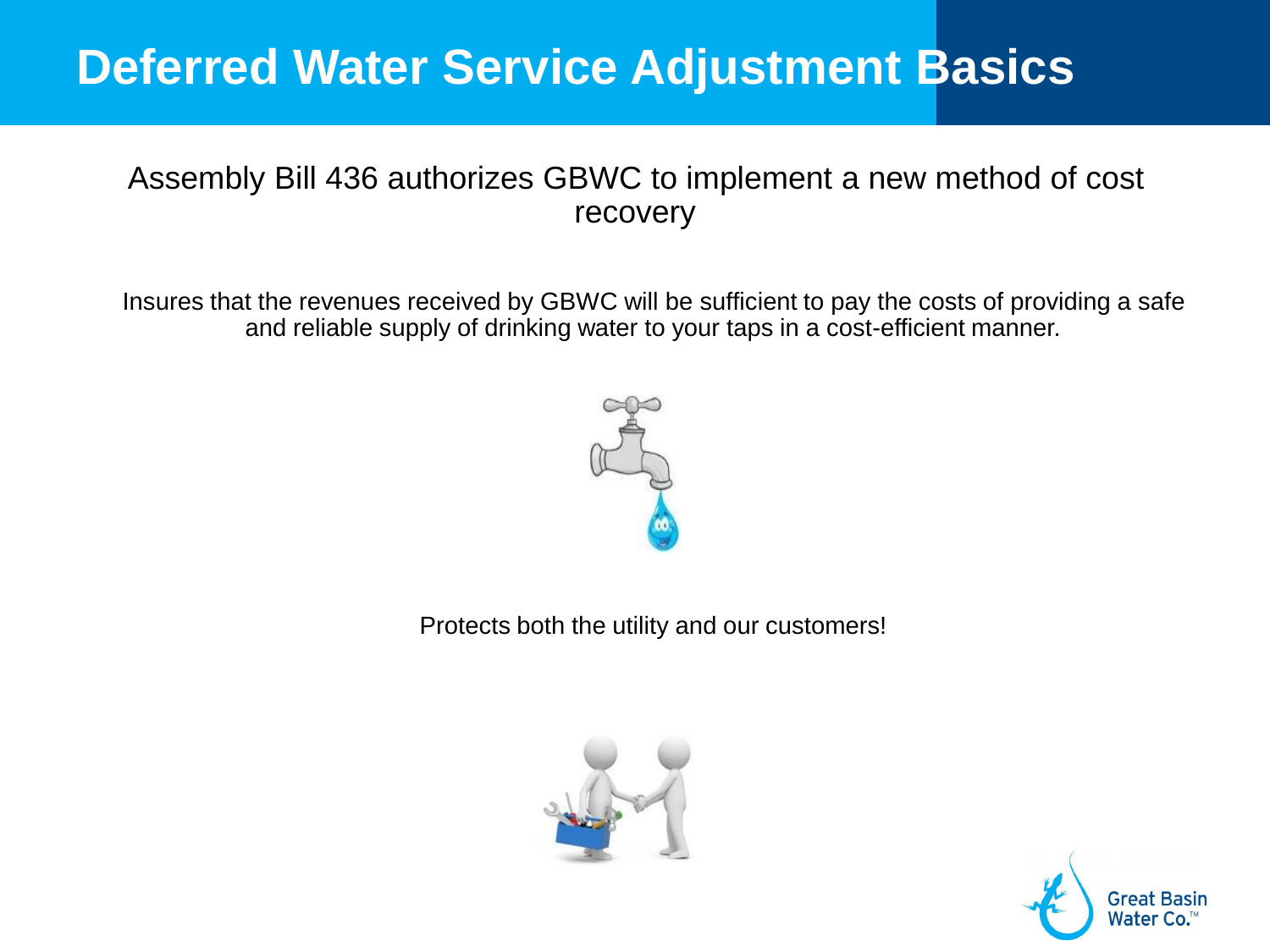# *Fixed vs. variable costs*

Some customers may ask: Why do my rates go up when I reduce my water use by 20%? And why isn't my bill reduced by a proportional amount?



*Those are good questions and the explanation requires an understanding of fixed and variable costs.*

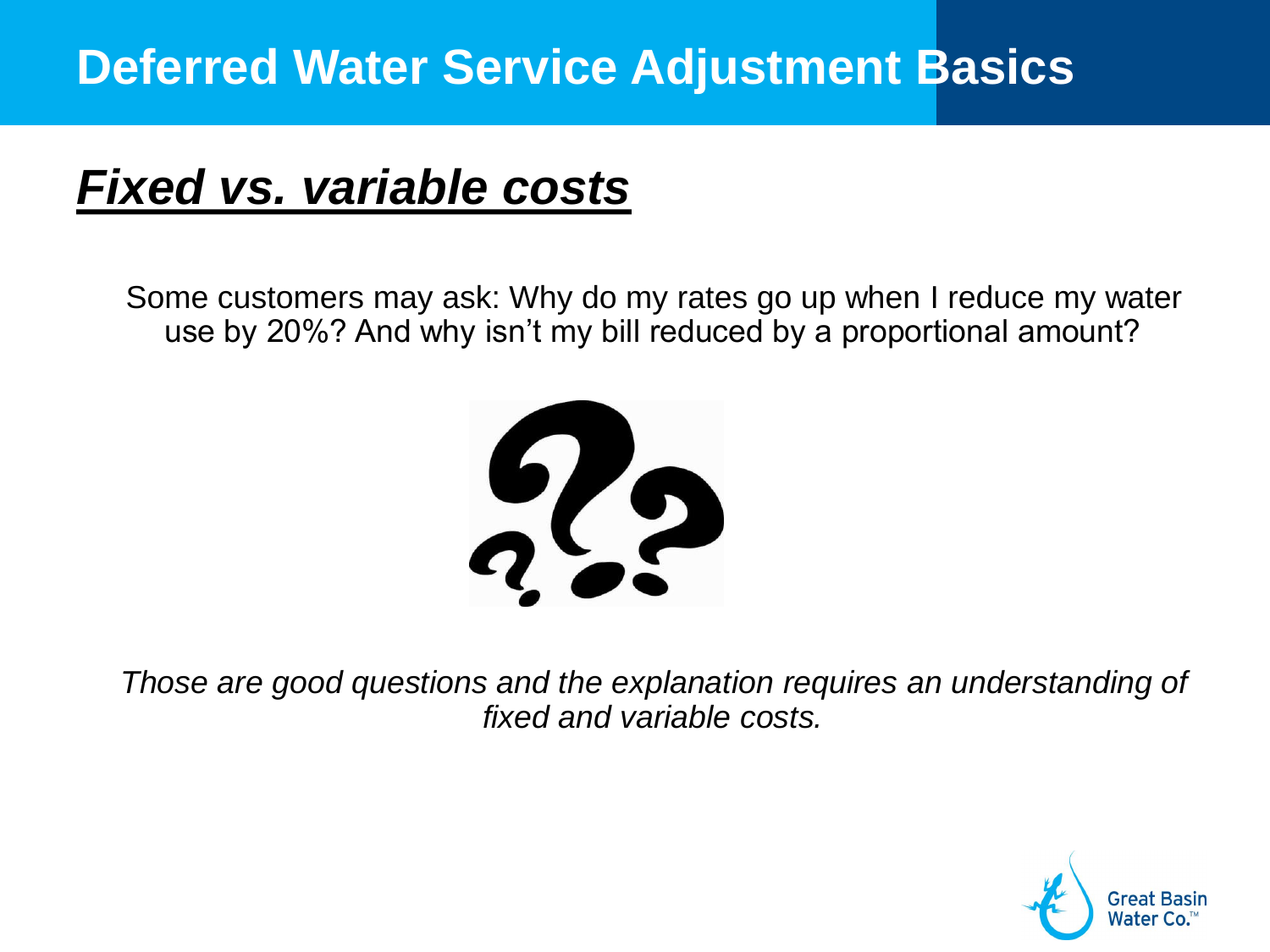- Fixed costs include water mains or pipes, wells, pumps, valves, tanks, and fire hydrants among many other items required for the reliable delivery of safe drinking water.
- Variable costs fluctuate with consumption usage such as electric and chemical costs.
- These costs do not change based on water use and account for nearly 70% of GBWC's total cost.





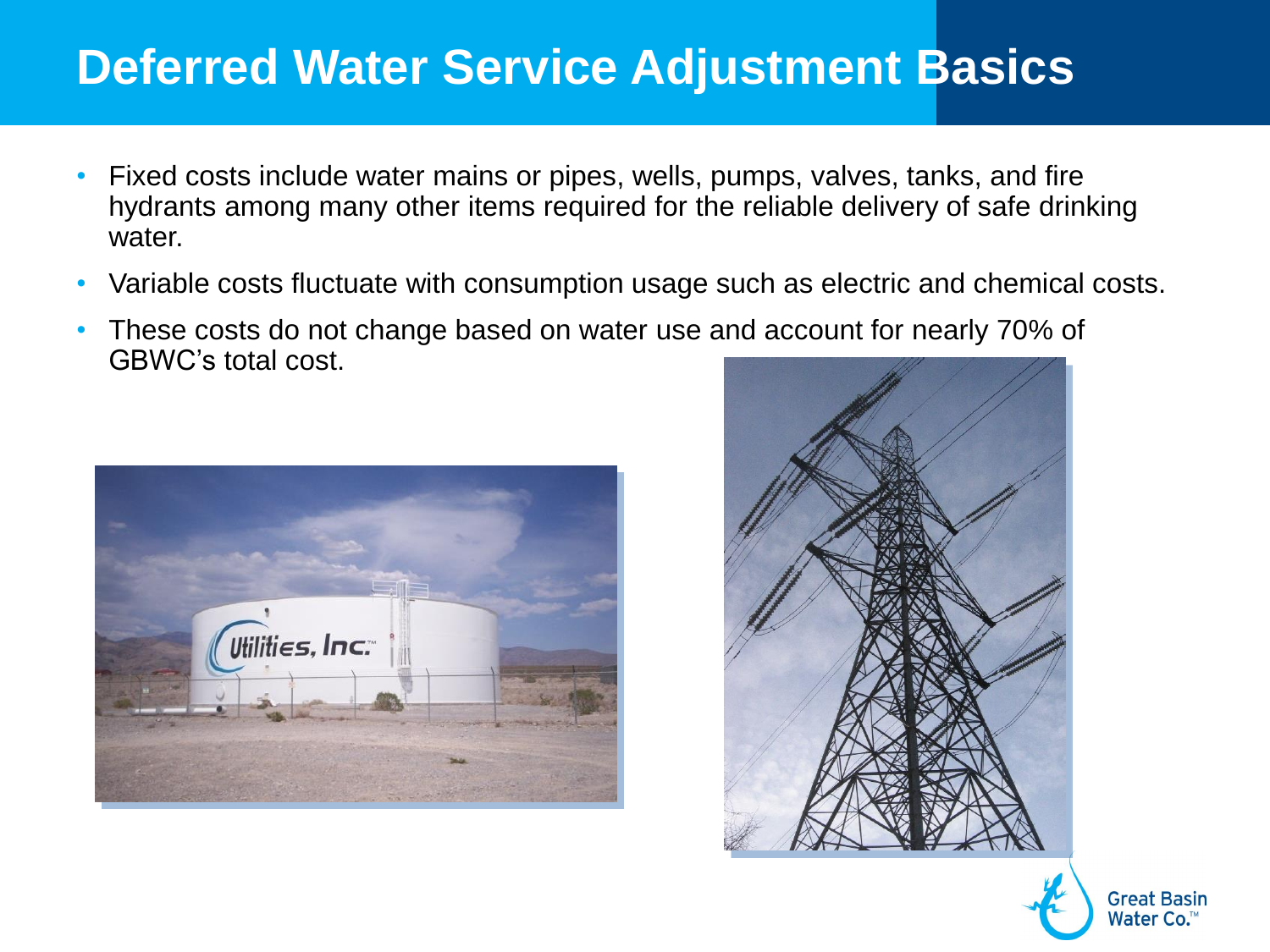*Just as your home mortgage doesn't change whether you occupy the home or not and your car payment doesn't change if you drive the vehicle or not, our fixed costs to have water available at your tap do not change based on how much water is used by our customers.*



Monthly Payment  $$55 = $55$ 



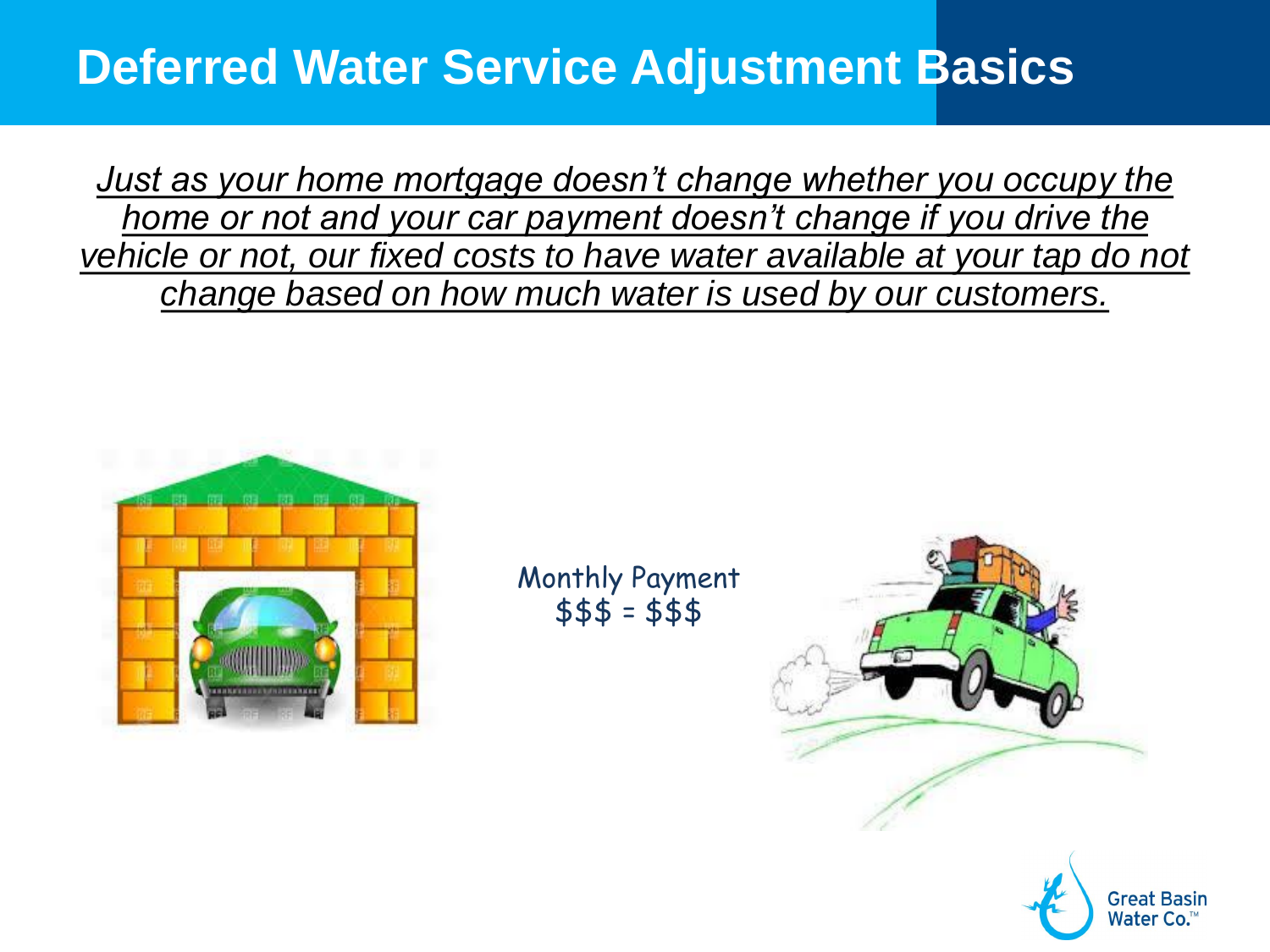#### **GBWC Expense Breakdown (w/o capital investment)**



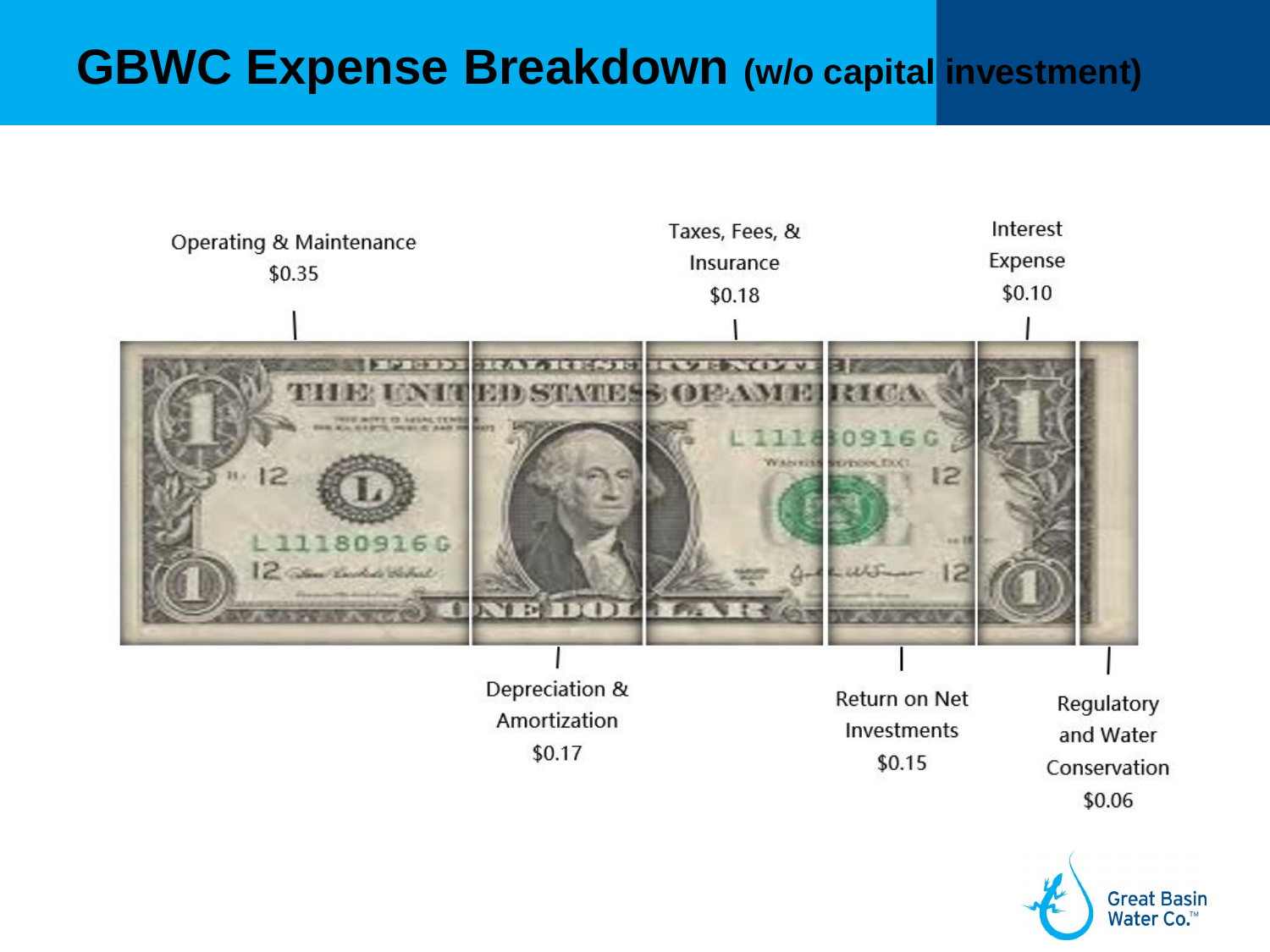#### • *How the DWSA will work.*

- When the PUCN approves water rates for the utility, it is based on the expected water to be consumed and the revenue needed to cover the cost of delivering safe water to each so-called "customer class" (e.g., 5/8" residential meter).
	- Those costs include our fixed and variable costs and the volume of water that will be used during the year.
- With the DWSA in place, an analysis of the actual costs recovered from each customer class will be compared to what was approved to be received from those customer classes.
	- An account will be established based upon the variance between approved revenues and revenues actually received.
- If the analysis shows that greater revenue was collected than expected, the DWSA would effectively lower the rates paid by customers in the next year.
	- If the analysis shows that less revenue was collected than required, the DWSA would be increased for the following year to adequately recover the utility's cost of service.

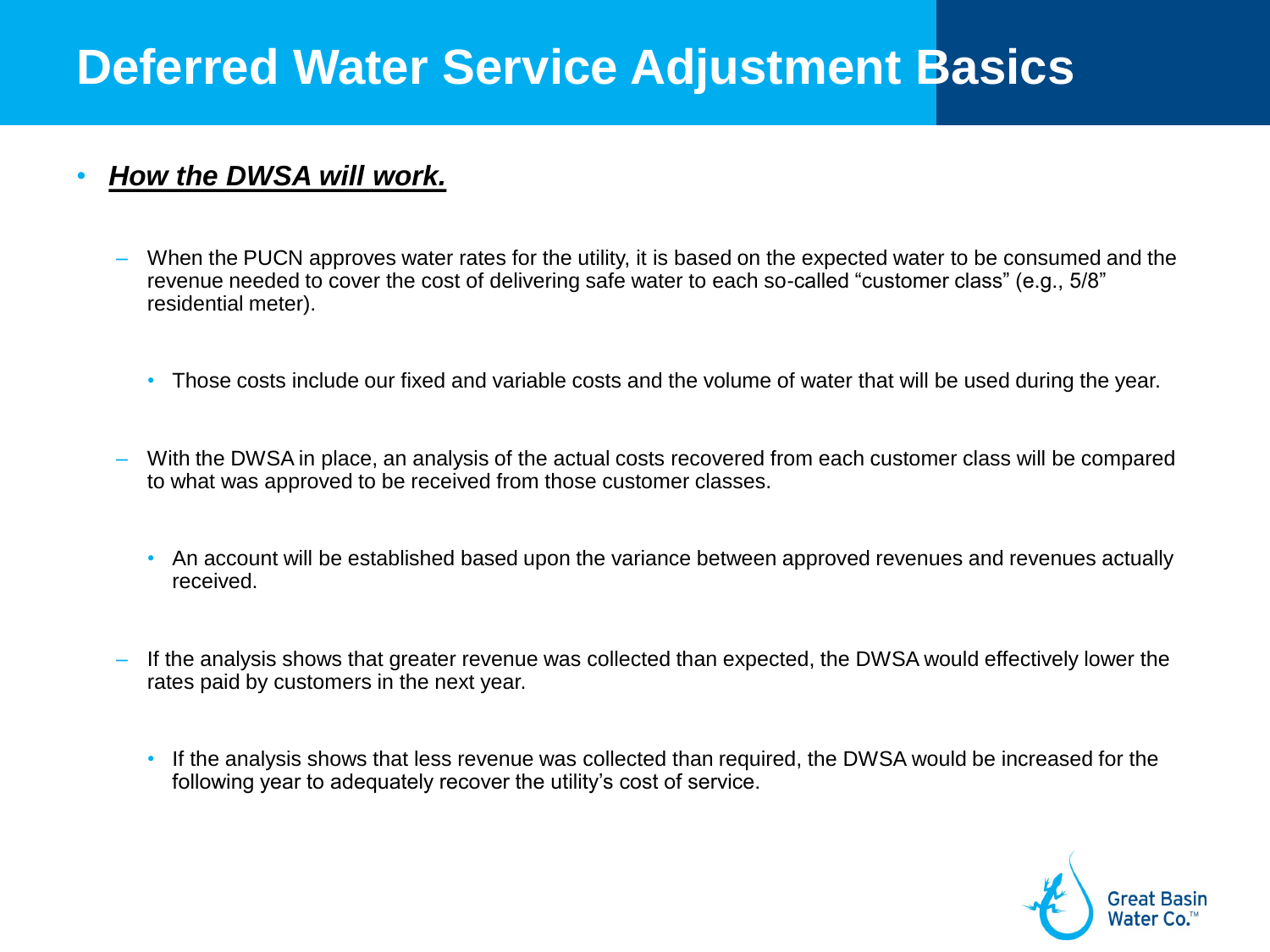

• We are required by law to file a rate case at least every three years. A request for DWSA must be made during a rate case.



• DWSA filings occur annually beginning 1 year after the conclusion of a rate case. The next year, any balance in the DWSA accounts for the various customer classes would be included in the calculations made by the PUCN to determine our DWSA adjustments.



Then, the DWSA process would begin again with a 'clean slate'.

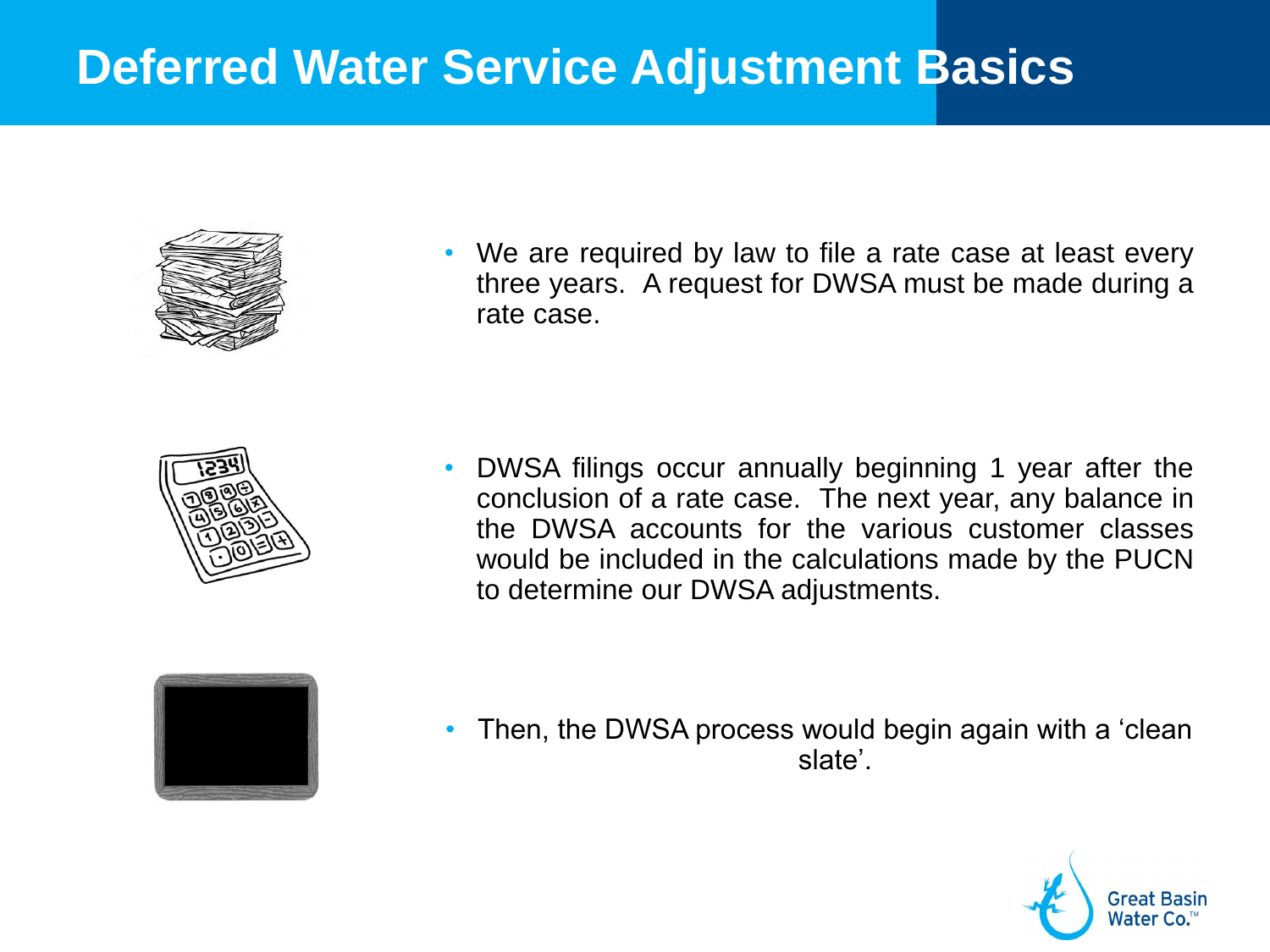This process will be continued in each year going forward and will enable us to insure that we are adequately covering the costs of the water service we provide you.



At the same time, it guarantees that you are not being overcharged for that service.